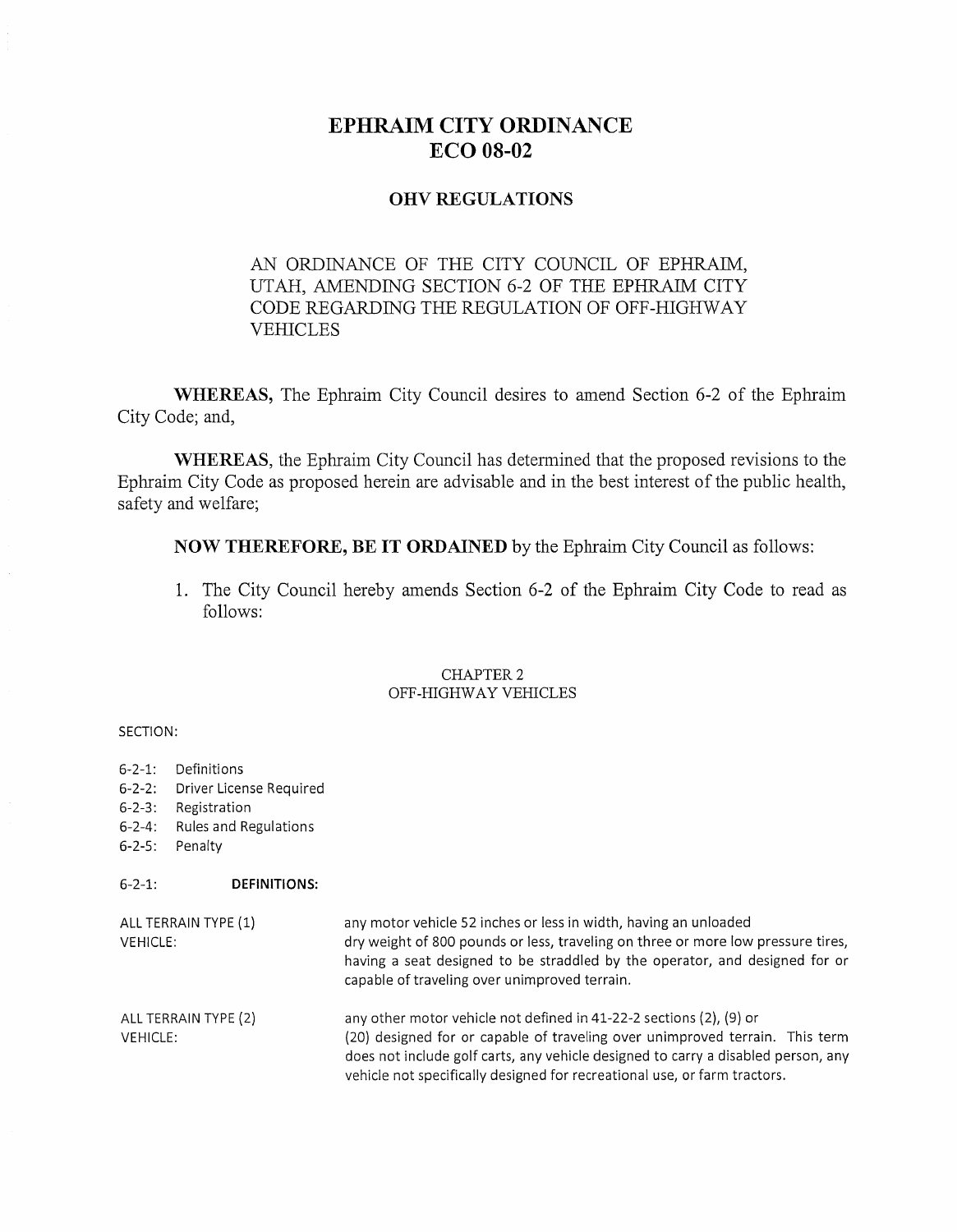OFF-HIGHWAY VEHICLE: Any snowmobile or All Terrain Type I vehicle, or Type II vehicle or (OHV) motorcycle, including all electric and motorized vehicles.

- 6-2-2 **DRIVER LICENSE REQUIRED:** Off-road vehicle operators 16 years and older shall be required to have a Utah Driver License to operate an OHV within city limits. Operators under 16 years of age, or an individual without a valid driver license, Excepting those specified in Section 6-2-4(f) of this ordinance, must be under the direct visual supervision (within 100 feet) of an adult who is at least 18 years of age who has a valid driver license, while riding within city limits.
- A. It will be unlawful for a parent or guardian to allow any unlicensed driver to operate an OHV within city limits unless accompanied by an adult licensed driver.

#### 6-2-3: **REGISTRATION:**

A. Sanpete County: All OHV's are required to be registered with the Department of Motor Vehicles and have the proper stickers displayed. If the vehicle is used for animal husbandry and off-highway use, this must be declared at time of registration.

#### 6-2-4: **RULES AND REGULATIONS:**

- A. Road Designation: The operator of an off-highway vehicle, with the exclusion of snowmobiles, may, with a valid driver license, drive on city streets, within city limits, except Main Street, Center Street, and 100 North, for the purpose of going from one place to another. Main Street, Center Street, and 100 North, as State roads, may be crossed.
- B. Laws: The rider of an off-highway vehicle is subject to the provisions, traffic and parking laws of the State Statute Provisions of Title 41 Chapter 6a, traffic code, unless specifically excluded. An OHV shall not exceed 15 MPH and shall drive to the far right side of the appropriate lane of traffic.
- C. Noise: A noise decibel level of 65 decibels shall not be exceeded by any such vehicle described above.
- D. Helmets: Any person under the age of 18 is required to wear a helmet at all times while driving or riding in or on any class OHV or motorized vehicle.
- E. Any OHV operated after dusk must be equipped with appropriate lighting equipment, including head lights, tail lights, and brake lights.
- F. Operators under 16 years of age, or an individual without a valid driver license, wanting to use an OHV for alternate transportation for the purpose of leaving city limits for work purposes must obtain an Ephraim OHV Work Permit at the Police Department, designating intent, route, and days and times unlicensed driver is permitted to operate an OHV unsupervised. This permit must be in the possession of the operator when OHV is in use.

**6-2-5: PENALTY:** Any violation of this Chapter shall constitute a Class C misdemeanor, subject to penalty as provided in Section 1-4-1 of this Code.